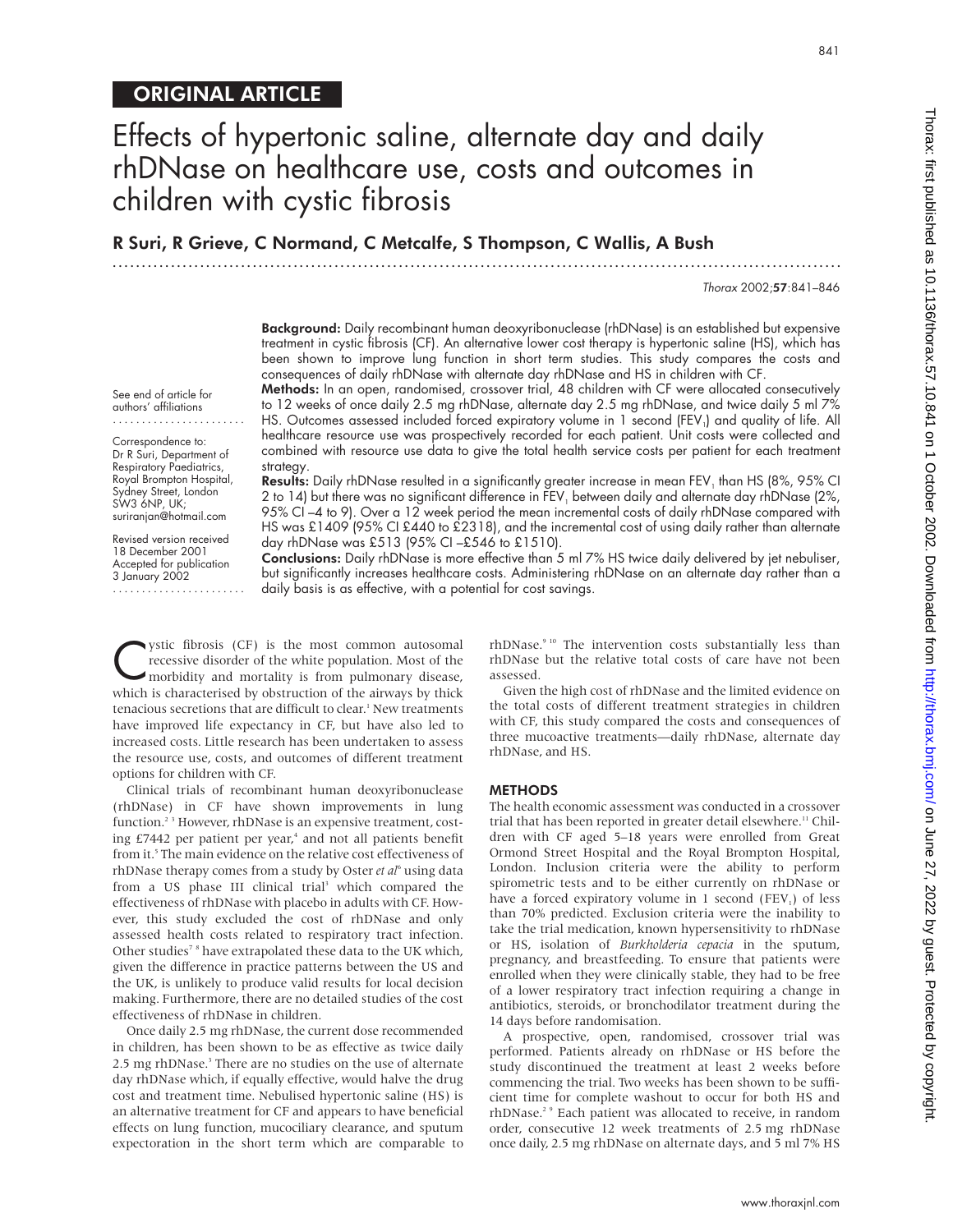twice daily. There was a 2 week washout period between treatments.

rhDNase and HS were administered using a Durable Sidestream nebuliser and Porta-Neb compressor (Medic-Aid, Bognor Regis, UK). HS was inhaled twice daily immediately before the patient's regular physiotherapy. rhDNase was administered once a day or once every other day, at least 1 hour before physiotherapy. There was a 2 week washout period between treatments. The primary clinical outcome was change in FEV<sub>1</sub>, and secondary outcomes included quality of life (QOL) using the Quality of Well-Being Scale, $12$  and the number of pulmonary exacerbations defined using a previously outlined protocol for respiratory tract infections.<sup>3</sup>

Adherence to treatment was monitored in two ways. Patients were asked to return all unused bottles of HS and used vials of rhDNase. From this the percentage of prescribed doses that could have been taken could be calculated. In addition, each patient recorded the treatment doses taken for each trial drug in a patient diary.

# Economic evaluation methodology

The methodology used for the study followed recent general guidelines for economic evaluation<sup>13</sup> and more specific recommendations for measuring costs alongside randomised controlled trials.14 This meant that resource use and unit costs were reported separately, requiring a detailed approach to resource use estimation. Unit costs were measured at several study sites and the final cost estimates were compared between the study groups using stochastic measures of uncertainty in line with recent recommendations.<sup>15 16</sup>

#### Measurement of resource use

All healthcare resources used were assessed, including hospital contacts (inpatient, outpatient and ward review), radiological investigations, blood tests, drug use, and the use of community services (including community nurse, physiotherapist and general practitioner).

Patients were given a diary in which to record any contacts with health professionals and changes in medication during the study. For each hospital admission the duration of stay, reason for admission, health professionals involved, investigations, procedures and management were recorded. Further details were obtained from the patients' hospital notes, discharge letters, and by contacting the supervising physicians.

The typical time input from different health professionals was recorded for each type of healthcare contact for children with CF. This information was collected from the two postgraduate hospitals where patients were recruited for the trial. In addition, data were collected from a district general hospital (DGH) to represent care provided by that type of hospital.

#### Unit costs

Unit costs from the relevant departments at the two postgraduate hospitals and from the DGH were collected at a suitable level for combining with the measures of resource use. The annual cost of employing the midpoint of each grade of health professional (including employers' costs and overtime payments but excluding London weighting allowance<sup>13</sup>) was divided by the number of hours worked to give an average cost per hour.

The costs of blood tests and other investigations were taken from the price charged by the relevant department to another NHS provider (the direct access price). The finance departments at the three hospitals also provided information on the total costs of consumables and overheads on the ward or department where CF patients were treated for the year from April 1999 to March 2000. The total costs were divided by the annual number of occupied bed days to give the costs per

#### Table 1 Baseline characteristics of the study population (n=47)

|                                                                                                                                                                                                                                                                                               | Mean (SD)  | Range         |
|-----------------------------------------------------------------------------------------------------------------------------------------------------------------------------------------------------------------------------------------------------------------------------------------------|------------|---------------|
| Age (years)                                                                                                                                                                                                                                                                                   | 12.6(2.8)  | $7.3 - 17.0$  |
| FEV <sub>1</sub> (litres)                                                                                                                                                                                                                                                                     | 1.18(0.47) | $0.44 - 2.34$ |
| FEV <sub>1</sub> (% predicted)                                                                                                                                                                                                                                                                | 48 (15)    | $14 - 77$     |
| FVC (% predicted)                                                                                                                                                                                                                                                                             | 68 (22)    | $20 - 112$    |
| Quality of Well-Being Scale*                                                                                                                                                                                                                                                                  | 0.61(0.12) | $0.35 - 0.84$ |
|                                                                                                                                                                                                                                                                                               | $n$ (%)    |               |
| Females                                                                                                                                                                                                                                                                                       | 28 (60%)   |               |
| Treatment at enrolment                                                                                                                                                                                                                                                                        |            |               |
| Hypertonic saline                                                                                                                                                                                                                                                                             | 2(4%)      |               |
| rhDNase                                                                                                                                                                                                                                                                                       | 39 (83%)   |               |
| Lung microbiologyt                                                                                                                                                                                                                                                                            |            |               |
| Pseudomonas aeruginosa                                                                                                                                                                                                                                                                        | 17(36%)    |               |
| Staphylococcus aureus                                                                                                                                                                                                                                                                         | 13 (28%)   |               |
| Both organisms                                                                                                                                                                                                                                                                                | $5(11\%)$  |               |
| FEV <sub>1</sub> =forced expiratory volume in 1 second; FVC=forced vital<br>capacity.<br>*Scores fall between the limits of 0 and 1, with higher scores<br>indicating greater well being.<br>†Number of children with three positive cultures of the following<br>organisms in the past year. |            |               |

occupied bed day. Capital costs were not available from the finance departments concerned. These costs were therefore estimated from a secondary source.<sup>17</sup>

For outpatient and ward reviews a similar methodology was used for collecting unit costs. Drug costs were taken from the British National Formulary,<sup>4</sup> and community care costs were from Netten et al.<sup>18</sup> The maximum duration of drug usage within each therapeutic category was measured for each patient during each treatment period. For each intervention the costs of the nebuliser pot and compressor were included. All costs were adjusted to 1999–2000 prices using the hospital and community health services price index.19 Total costs for each treatment period were calculated by multiplying each patient's resource use by the unit costs.

#### Statistical analysis

The sample size was calculated on the basis of change in  $FEV<sub>1</sub>$ (primary clinical outcome).<sup>11</sup> All analyses were undertaken according to a pre-specified statistical analysis plan on an intention to treat basis adjusted for baseline measurements. The analysis focused on two separate pairwise comparisons of treatments: daily rhDNase *v* HS and daily *v* alternate day rhD-Nase on the basis of within-subject differences. The primary analysis was of total healthcare costs but, in order to understand why differences in cost between the interventions might exist, mean differences in resource use were reported (with 95% confidence intervals). Due to skewed cost distributions, the 95% confidence intervals around the mean total cost differences between the treatment periods were calculated using non-parametric bootstrapping techniques.<sup>15</sup>

#### RESULTS

Forty eight children were randomised, eight to each of the six possible treatment orders. One 14 year old girl dropped out of the study almost immediately because of what became a prolonged illness. Table 1 gives the characteristics of the remaining 47 children as observed at the baseline assessment. Eight children were unable to complete all three treatment periods, so 43 children are included in the comparison of daily and alternate day rhDNase and 40 in the comparison of daily rhD-Nase and HS.

On the basis of returned treatment packs, the estimated adherence (average proportion of medication taken) was 84% for both daily and alternate day rhDNase and 93% for HS. Similar or higher proportions were obtained from the diary information.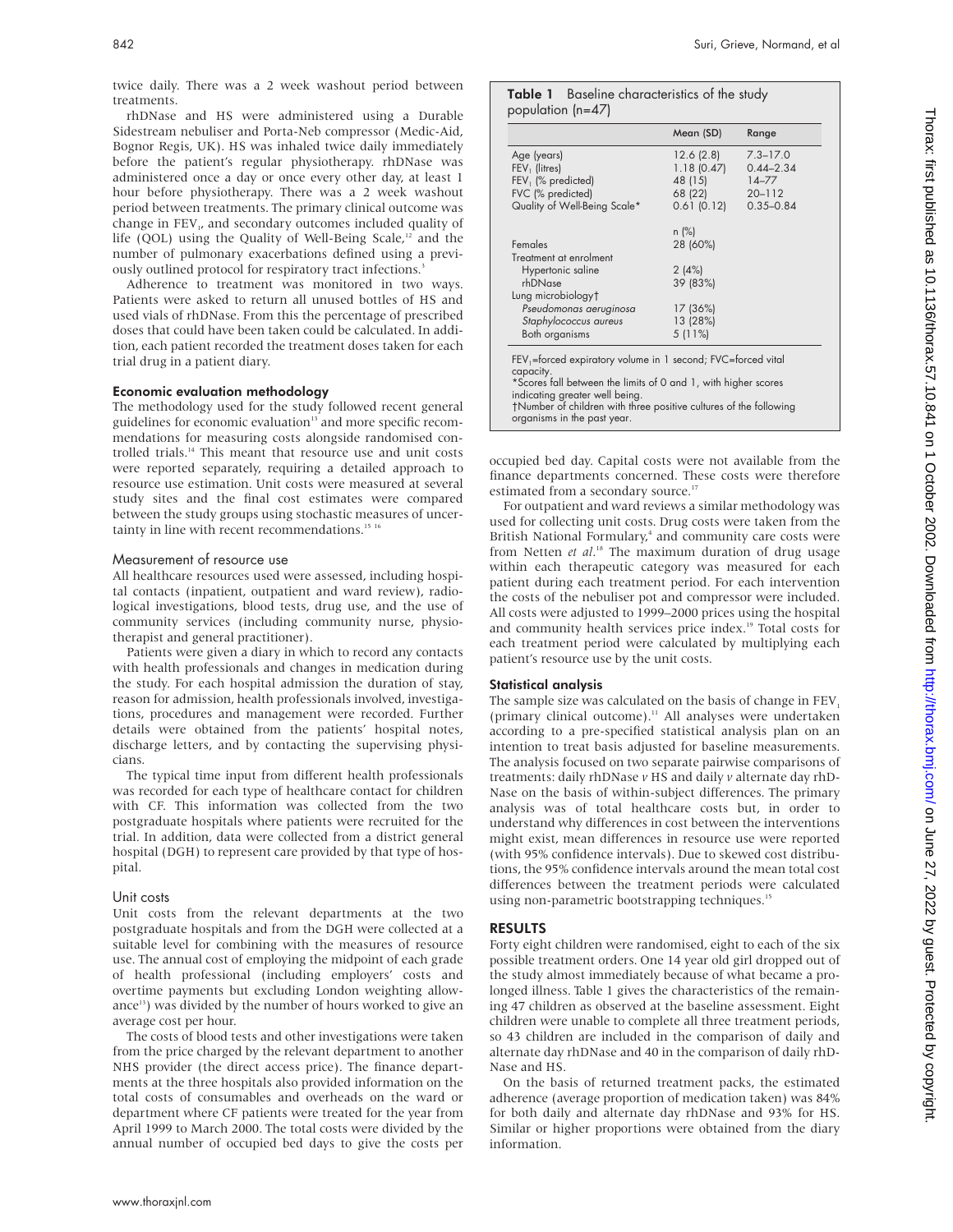|                               | Daily rhDNase v hypertonic saline |                    |                              | Daily rhDNase v alternate day rhDNase |                       |                             |  |
|-------------------------------|-----------------------------------|--------------------|------------------------------|---------------------------------------|-----------------------|-----------------------------|--|
|                               | Daily<br>$(n=40)$                 | Saline<br>$(n=40)$ | Mean difference (95% CI)     | Daily<br>$(n=43)$                     | Alternate<br>$(n=43)$ | Mean difference (95% CI)    |  |
| Hospital resource use         |                                   |                    |                              |                                       |                       |                             |  |
| Hospital admissions           | 0.63                              | 0.53               | $0.10$ (-0.15 to 0.35)       | 0.63                                  | 0.79                  | $-0.16$ $[-0.41$ to $0.09]$ |  |
| Inpatient days (total)        | 4.73                              | 5.13               | $-0.40$ $[-2.32$ to 1.52)    | 4.47                                  | 5.40                  | $-0.93$ $[-3.24$ to 1.38)   |  |
| Due to pulmonary exacerbation | 2.33                              | 4.28               | $-1.95$ $[-4.22$ to 0.32)    | 2.21                                  | 2.91                  | $-0.70$ $(-2.74$ to 1.34)   |  |
| Outpatient visits             | 0.93                              | 1.23               | $-0.30$ $(-0.71$ to $0.11$ ) | 1.00                                  | 0.86                  | $0.14$ $[-0.28$ to $0.56]$  |  |
| Day case visits               | 0.33                              | 0.35               | $-0.03$ $(-0.30$ to $0.25)$  | 0.37                                  | 0.40                  | $-0.02$ $[-0.31$ to 0.27)   |  |
| Days of IV antibiotic therapy | 9.45                              | 10.38              | $-0.93$ $[-4.45$ to 2.60)    | 9.56                                  | 8.84                  | $0.72$ (-2.36 to 3.81)      |  |
| Community service use         |                                   |                    |                              |                                       |                       |                             |  |
| GP contacts                   | 0.30                              | 0.25               | $0.05$ (-0.17 to 0.27)       | 0.28                                  | 0.21                  | $0.07$ (-0.14 to 0.28)      |  |
| Nurse contacts                | 1.75                              | 2.70               | $-0.95$ $[-0.17$ to 0.25)    | 1.70                                  | 2.26                  | $-0.56$ $[-3.43$ to 2.32    |  |
| Physiotherapist contacts      | 0.33                              | 0.10               | $0.23$ (-0.09 to 0.54)       | 0.30                                  | 0.12                  | $0.19$ (-0.02 to 0.39)      |  |

Table 2 Comparison of mean healthcare use between the treatments. Each value represents the mean resource use per

#### **Effectiveness**

Following 12 weeks of treatment there was a mean (SD) increase in FEV<sub>1</sub> from baseline of 16  $(25)$ % in patients receiving daily rhDNase, 14 (23)% for alternate day rhDNase, and 3 (21)% for HS. Comparing mean  $FEV<sub>1</sub>$  between the treatments, there was an advantage of  $8\%$  (95% CI 2 to 14, p=0.01) for daily rhDNase over HS but none for daily compared with alternate day rhDNase (2%, 95% CI $-4$  to 9, p=0.55). There was variation in individual responses to the treatments. Twenty six of the 40 children responded better with daily rhDNase than with HS. There was no evidence of difference in QOL nor in the occurrence of pulmonary exacerbations between the treatments.<sup>11</sup>

#### Resource use, unit costs, and healthcare costs

The mean total length of hospital stay, in particular resulting from pulmonary exacerbations, was higher during the HS treatment period than during the daily rhDNase period, and with alternate day than with daily rhDNase treatment (table 2). However, these differences were not statistically significant.

The drug cost per day was £0.38 for HS, £20.39 for daily rhDNase, and £10.20 for alternate day rhDNase. The mean total cost of an occupied bed day ranged from £280 to £397, of an outpatient consultation from £51 to £84, and of a ward review from £67 to £148 (table 3). The unit costs were generally higher in the two postgraduate hospitals than in the DGH, mainly because of the higher costs of overheads and capital.

Over the 12 week treatment period the mean drug cost of daily rhDNase was £1755 compared with £37 for HS. The difference in the intervention cost was not offset by lower hospital and community care costs. Over 12 weeks the mean total health service cost for the daily rhDNase treatment period was £5694 compared with £4285 for HS, a mean difference of £1409 (95% CI £440 to £2318), table 4. In the comparison of daily and alternate day rhDNase treatment the lower hospital costs during daily rhDNase did not offset the increased intervention costs. The mean total costs during daily rhDNase were £5711 compared with £5198 during the alternate day treatment, a mean difference of £513 (95% CI –£546 to £1510), table 4. While the intervention costs were on average a higher

|                                       | Postgraduate<br>centre 1 | Postgraduate<br>centre 2 | <b>DGH</b>   |  |
|---------------------------------------|--------------------------|--------------------------|--------------|--|
| Inpatient care (per occupied bed day) |                          |                          |              |  |
| Doctors' time                         | 34.42                    | 54.21                    | 31.53        |  |
| Nurses' time                          | 116.92                   | 80.17                    | 111.94       |  |
| Other healthcare staff time           | 45.47                    | 22.46                    | 22.31        |  |
| Consumables                           | 15.98                    | 17.56                    | 20.00        |  |
| Overheads                             | 116.74                   | 168.23                   | 55.79        |  |
| Capital costs                         | 52.69                    | 54.70                    | 38.65        |  |
| Total                                 | 382.03                   | 397.33                   | 280.22       |  |
| Outpatient clinic (per consultation)  |                          |                          |              |  |
| Doctors' time                         | 13.33                    | 12.58                    | 11.92        |  |
| Nurses' time                          | 3.57                     | 2.24                     | 3.00         |  |
| Other healthcare staff time           | 4.91                     | 5.54                     | $\Omega$     |  |
| Consumables                           | 3.99                     | 4.39                     | 10.00        |  |
| Overheads                             | 29.18                    | 42.06                    | 13.95        |  |
| Capital costs                         | 16.86                    | 17.50                    | 12.37        |  |
| Total                                 | 71.85                    | 84.31                    | 51.24        |  |
| Ward review (per consultation)        |                          |                          |              |  |
| Doctors' time                         | 13.33                    | 12.58                    | 2.00         |  |
| Nurses' time                          | 21.40                    | 13.46                    | 7.95         |  |
| Other healthcare staff time           | $\mathbf 0$              | 1.99                     | $\mathbf{0}$ |  |
| Consumables                           | 7.99                     | 8.78                     | 10.00        |  |
| Overheads                             | 58.37                    | 84.11                    | 27.89        |  |
| Capital costs                         | 26.35                    | 27.35                    | 19.33        |  |
| Total                                 | 127.43                   | 148.28                   | 67.17        |  |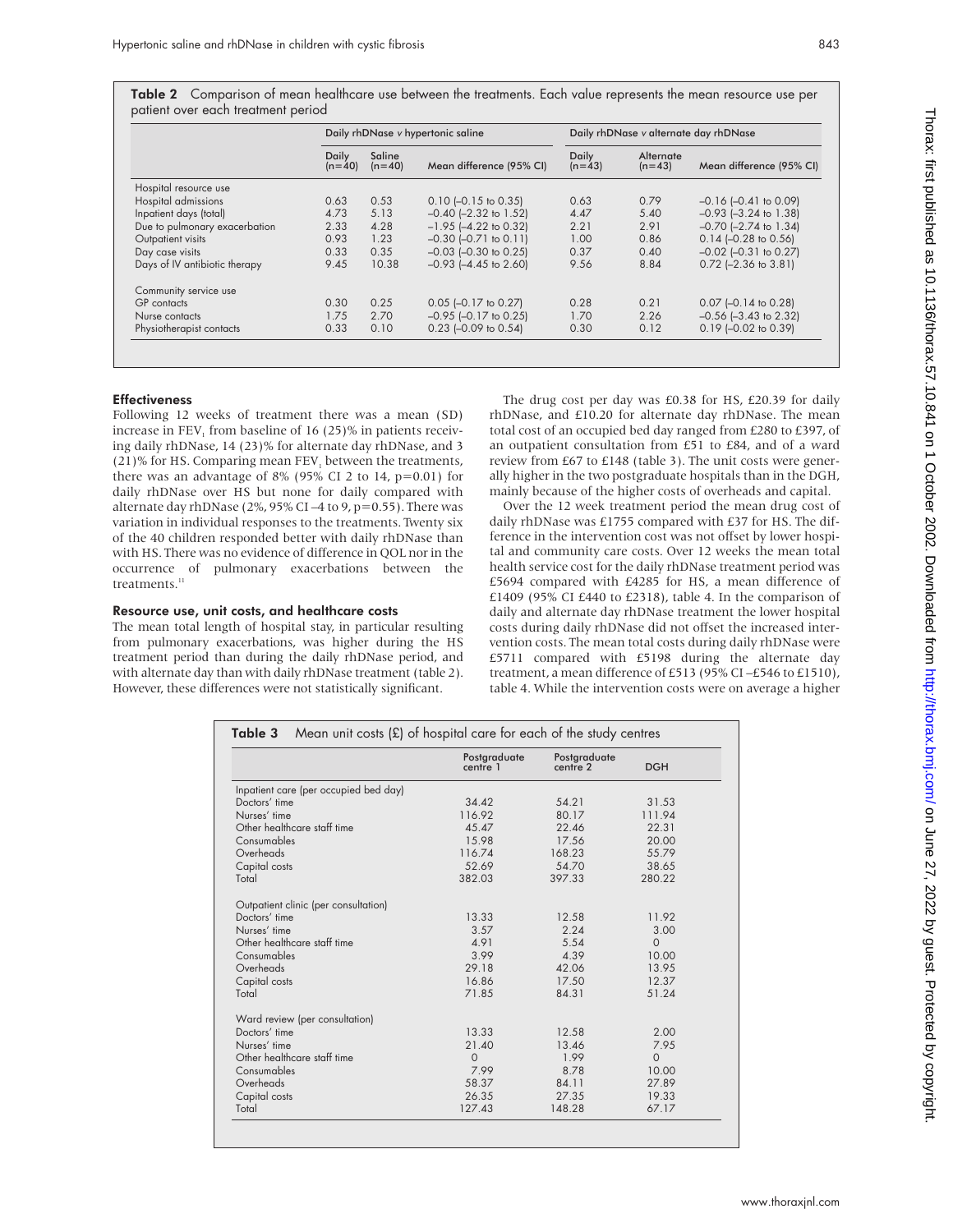|                          | Daily rhDNase v hypertonic saline |                    |          | Daily rhDNase v alternate day rhDNase |          |                    |          |                       |
|--------------------------|-----------------------------------|--------------------|----------|---------------------------------------|----------|--------------------|----------|-----------------------|
|                          | $(n=40)$                          | Daily rhDNase      | $(n=40)$ | Hypertonic saline                     | $(n=43)$ | Daily rhDNase      | $(n=43)$ | Alternate day rhDNase |
| Intervention             | 1755                              | $(30.8\%)$         | 37       | (0.9%                                 | 1749     | (30.6%)            | 857      | (16.5%)               |
| Non-intervention drugs   |                                   |                    |          |                                       |          |                    |          |                       |
| IV antibiotics           | 601                               | $(10.6\%)$         | 748      | (17.5%)                               | 679      | $(11.9\%)$         | 702      | $(13.5\%)$            |
| Oral antibiotics         | 95                                | $(1.7\%)$          | 112      | $(2.6\%)$                             | 101      | $(1.8\%)$          | 110      | $(2.1\%)$             |
| Other drugs              | 1575                              | (27.7%)            | 1503     | (35.1%)                               | 1587     | (27.8%)            | 1537     | (29.6%)               |
| Subtotal                 | 2271                              | (39.9%)            | 2364     | (55.2%)                               | 2367     | $(41.4\%)$         | 2349     | (45.2%)               |
| Hospital care            |                                   |                    |          |                                       |          |                    |          |                       |
| Inpatient                | 1483                              | $(26.0\%)$         | 1669     | $(39.0\%)$                            | 1404     | (24.6%)            | 1769     | $(34.0\%)$            |
| Outpatient               | 49                                | (0.9%              | 48       | $(1.1\%)$                             | 60       | $(1.0\%)$          | 53       | $(1.0\%)$             |
| Ward review              | 56                                | $(1.0\%)$          | 89       | $(2.1\%)$                             | 50       | (0.9%              | 46       | (0.9%                 |
| Investigations           | 26                                | $(0.5\%)$          | 29       | (0.7%)                                | 28       | $(0.5\%)$          | 50       | $(1.0\%)$             |
| Procedures               | 30                                | $(0.5\%)$          | 18       | $(0.4\%)$                             | 29       | $(0.5\%)$          | 49       | $(0.9\%)$             |
| Subtotal                 | 1643                              | (28.9%)            | 1855     | $(43.2\%)$                            | 1571     | (27.5%)            | 1968     | (37.9%)               |
| Community care           |                                   |                    |          |                                       |          |                    |          |                       |
| GP contacts              | 7                                 | $(0.1\%)$          | 18       | $(0.1\%)$                             | 7        | $(0.1\%)$          | 5        | $(0.1\%)$             |
| Other contacts           | 18                                | (0.3%              | 22       | $(0.5\%)$                             | 17       | $(0.3\%)$          | 19       | $(0.4\%)$             |
| Subtotal                 | 25                                | $(0.4\%)$          | 28       | (0.7%                                 | 24       | $(0.4\%)$          | 24       | $(0.5\%)$             |
| Grand total              | 5694                              |                    | 4285     |                                       | 5711     |                    | 5198     |                       |
| Mean (95% CI) difference |                                   | 1409 (440 to 2318) |          |                                       |          | 513 (-546 to 1510) |          |                       |

 $M_{\rm PMR}$  ( $\frac{9}{100}$  costs  $\frac{1}{2}$ ) and percentages of total costs over each 12 week treatment period



Figure 1 Mean total cost (£) of daily rhDNase compared with hypertonic saline (HS) and daily rhDNase compared with alternate day rhDNase.

proportion of total costs during the rhDNase periods, the costs of other resources—in particular antibiotic treatment and hospital and community care—were also important components of the total costs (fig 1).

Sensitivity analyses were carried out on the price of rhDNase which, in practice, may be lower than the British National Formulary price,<sup>4</sup> and the cost per hospital day which may vary according to the setting considered. The analysis used the values from the 20th and 80th percentiles of the costs per occupied bed day from a UK national database.<sup>20</sup> The results showed that, after reducing the rhDNase costs by 10% and 30%, the mean additional costs of rhDNase compared with HS fell to £1234 (95% CI £264 to £2204) and £884 (95% CI –£86 to £1855), and the mean additional costs of daily compared with alternate day rhDNase were £425 (95% CI –£594 to £1443) and £246 (95% CI –£771 to £1262). The results were insensitive to changes in the cost per bed day—for example, varying the cost per bed day from £187 to £120 meant that the incremental costs of daily rhDNase compared

with HS ranged from £1548 (95% CI £982 to £2114) to £1521 (95% CI £845 to £2198).

#### **DISCUSSION**

This is the first UK study to examine in detail the healthcare resource use, costs, and outcomes associated with different mucoactive treatments for children with CF. The main findings were that treating patients with daily rhDNase compared with HS resulted in a mean improvement in FEV<sub>1</sub> of 8% at a mean additional cost of £1409 over a 12 week period. Administering rhDNase on an alternate day as opposed to a daily basis was shown to be as effective, and had lower average costs of £513 over 12 weeks. If these cost differences were maintained over a year, then alternate day rhDNase may lead to annual savings of a mean of £2223 per patient.

The two previous short term clinical trials of HS have reported greater improvements in mean FEV, than our study.<sup>9 10</sup> Both studies administered a larger volume of HS (10 ml). Ultrasonic nebulisers, which were used in the study by Eng et al,<sup>9</sup> delivered a larger volume over a shorter period of time, but are not recommended for  $rhDN$ ase<sup>21</sup> and are generally not used for domiciliary therapy in CF. Ballmann et al<sup>10</sup> reported that 10 ml of HS nebulised twice a day by jet nebuliser took about 84 minutes to administer. This long inhalation time was unacceptable to the patients and the authors suggested that, if this regime was instituted as permanent therapy, there would be problems with adherence. Our trial needed to be pragmatic so a volume of 5 ml 7% HS was used which takes about 10 minutes to administer by jet nebuliser. However, the lack of benefit from HS in this study may have resulted from the low dose delivered and the resultant lack of significant change in osmolality of airway surface fluid.

The changes in FEV<sub>1</sub> caused by rhDNase in our study were greater than those reported in the 6 month long phase III study by Fuchs et al.<sup>3</sup> However, they were similar to changes seen in the short term phase II rhDNase trials.<sup>2 22</sup> Fuchs *et al*<sup>3</sup> have shown that patients who respond to rhDNase show an initial marked improvement in FEV<sub>1</sub> which subsequently declines over the first few months to remain stable at a lower level.

An important aspect of our study was that, in keeping with the general guidelines on economic evaluation, it took a broad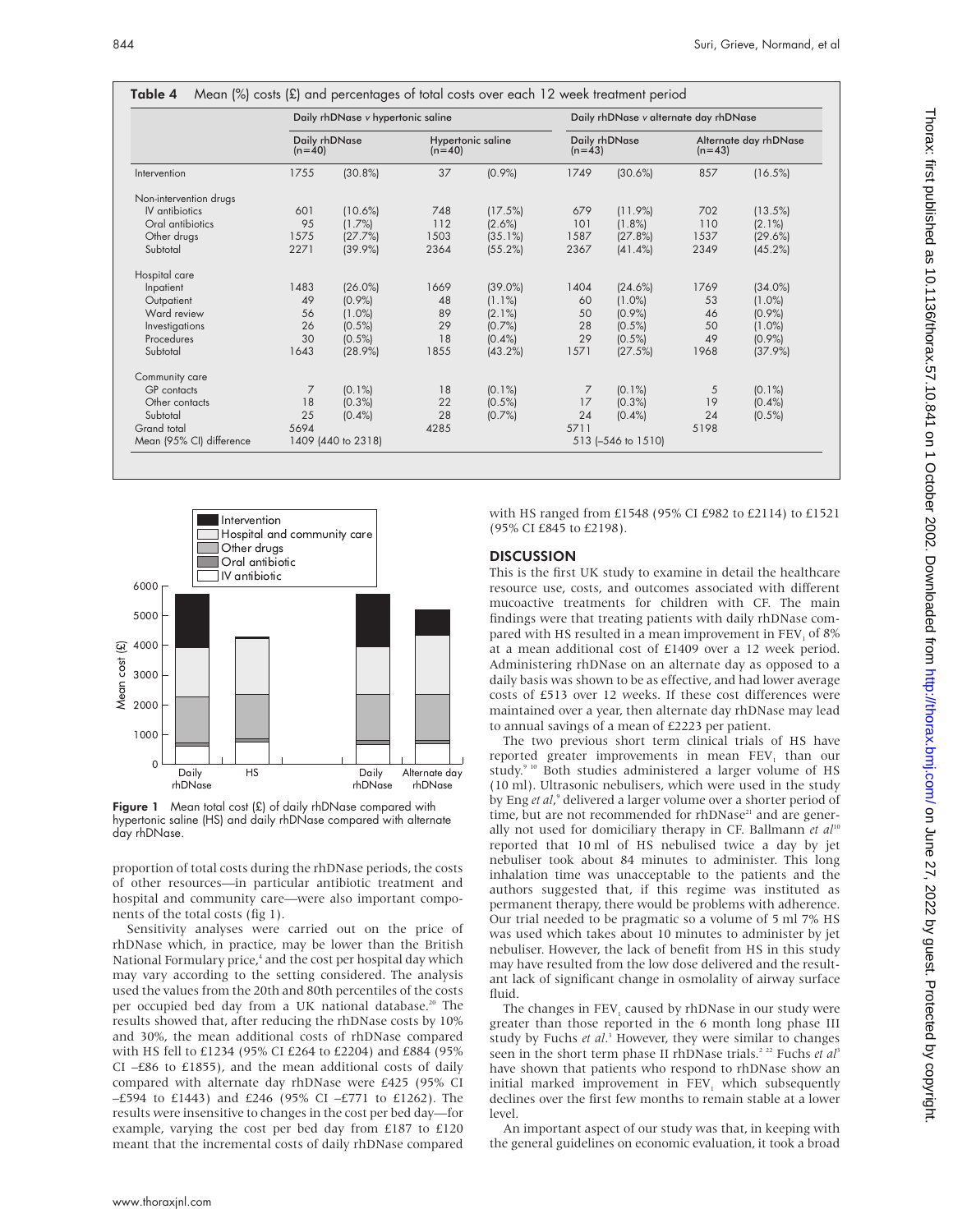perspective to resource use measurement. This meant it was possible to assess whether the costs of rhDNase were offset by savings in hospital and community health services, or in the use of other drugs. Oster *et al<sup>6</sup>* in a previous economic evaluation of rhDNase hypothesised that health service cost savings would offset one third of the cost of the drug. Furthermore, a recent US study suggested that prolonged use of rhDNase may reduce the costs of respiratory disease related care in patients with CF.<sup>23</sup> Our study did not provide any strong evidence that daily rhDNase reduced the rate of inpatient admissions or the duration of intravenous antibiotics compared with HS. However, it suggested that the length of stay for pulmonary exacerbations (the primary reason for admission) was on average 1.95 days longer following HS than daily rhDNase, although the confidence intervals around the estimate were wide and the difference was not statistically significant.

A key determinant of the incremental costs of the rhDNase strategies was the cost of the drug itself. The unit cost of the drug was taken from the British National Formulary,<sup>4</sup> which is recommended practice for reporting results in a generalisable way. However, if providers can negotiate a lower price for rhD-Nase, the incremental cost falls proportionately. By contrast, the sensitivity analysis showed that the results were reasonably robust to the particular cost per day used for a hospital provider.

Adherence to alternate day rhDNase and daily rhDNase was similar. Despite the need for twice daily administration, adherence to HS was surprisingly good. It did not appear that patients were more adherent to daily rhDNase, despite them knowing that it was a more expensive treatment. However, the impact of adherence on cost-benefit analyses remains unclear. For the rhDNase treatment periods only about 84% of the prescribed doses were actually administered. The fact that the patient did not administer all the prescribed doses may not actually reduce the cost of treatment, particularly if the doses not used are thrown away.

This study did not take a societal perspective and measure the relative costs to the patient and the family. The finding that community service use in particular was very similar between the groups suggests that taking a broader perspective would have been unlikely to change the results. Resource use directly attributable to the administration of the trial was excluded from the analysis. The only outstanding "trial effect" may be that, in the trial, patients substituted attendance at postgraduate hospital clinics for DGH clinic visits. This effect is unlikely to vary between the treatment arms, so the impact on the incremental costs of the rhDNase therapy is likely to be negligible. However, the length of follow up was only 12 weeks, so any improvements in lung function from the rhDNase therapy which led to reductions in resource use after this period were not included. Nevertheless, in the study by Oster *et al<sup>6</sup>* the maximum difference in the cumulative incidence of respiratory tract infection (the main reason for hospital admission) occurred after 4 weeks of treatment.

The detailed approach to costing meant that resource use and total cost were measured for each patient, so it was possible to report mean effect sizes with 95% confidence intervals for the parameters of interest. The difference in the total cost of alternate day and daily rhDNase of £513 over 12 weeks, which may be regarded as important from a decision maker's viewpoint, was not found to be statistically significant. For the observed difference in costs to have been statistically significant, about four times as many patients would have been required. This illustrates the general concern in economic evaluations alongside randomised controlled trials that the sample size may be too small to detect differences in economic end points reliably. This problem usually arises because the sample size is calculated, as in this study, to detect a clinically significant difference in the primary efficacy outcome measure.

By using a crossover trial it was important to ensure that there was no carry over effect. However, the power to detect treatment by period interactions in a crossover study is very limited. It is therefore recommended by several authors<sup>24</sup> that the best protection against such carry over effects is to ensure that the washout period is sufficiently long. The 2 week washout period used in this trial was based on that used in previous studies.<sup>2</sup>

The evidence from this study needs to be supported by further research to assess the long term costs and consequences of the respective strategies, in particular to examine the relative use of hospital resources for larger groups of patients over a longer period of time. Future studies may benefit from specifying in advance what constitutes an important difference in total cost, and then using measures of variability from this study to perform sample size calculations. Nevertheless, these results give decision makers comparative information on different treatment strategies for children with CF. Given the pressure on NHS resources, it would seem important that new high cost interventions such as nebulised TOBI (Chiron, Emeryville, California, USA) are evaluated using the same framework before their widespread use is recommended in the UK.

In conclusion, our study found that daily rhDNase was more effective than HS, but increased costs by £1409 over 12 weeks. Administering rhDNase on an alternate day rather than a daily basis was as effective and had potential cost savings of £513 over a 12 week period.

#### ACKNOWLEDGEMENTS

The authors are grateful for the contribution of Marcus Flather, Belinda Lees, and Pauline Dooley from the Clinical Trials and Evaluations Unit, the Royal Brompton Hospital for their considerable contribution to the original study and their assistance with randomisation, database design and management. They would also like to thank the CF teams at the Royal Brompton Hospital and Great Ormond Street Hospital.

#### ..................... Authors' affiliations

R Suri, A Bush, Department of Respiratory Paediatrics, Royal Brompton and Harefield NHS Trust, London SW3 6NP, UK

R Suri, C Wallis, Respiratory Unit, Great Ormond Street Hospital for Children NHS Trust, London WC1N 3JH, UK

**R Grieve, C Normand,** London School of Hygiene and Tropical<br>Medicine, London WC1E 7HT, UK

**C Metcalfe, S Thompson,** Medical Research Council Biostatistics Unit,<br>Institute of Public Health, Cambridge CB2 2SR, UK

This study was funded by the NHS Health Technology Assessment Programme.

#### **REFERENCES**

- 1 FitzSimmons SC. The changing epidemiology of cystic fibrosis. J Pediatr 1993;122:1–9.
- 2 Ranasinha C, Assoufi B, Shak S, et al. Efficacy and safety of short-term administration of aerosolised recombinant human DNase 1 in adults with stable stage cystic fibrosis. Lancet 1993;342:199-202.
- 3 Fuchs H, Borowitz DS, Christiansen DH, et al. Effect of aerosolized recombinant human DNase on exacerbations of respiratory symptoms and on pulmonary function in patients with cystic fibrosis. N Engl J Med<br>1994;**331**:637–42.
- 4 British Medical Association and the Royal Pharmaceutical Society of Great Britain. British National Formulary 38. London: British Medical Association, 1999.
- 5 Davies J, Trindale MT, Wallis C, et al. Retrospective review of the effects of rhDNase in children with cystic fibrosis. Pediatr Pulmonol 1997;23:243–8.
- 6 Oster G, Huse DM, Lacey MJ, et al. Effects of recombinant human DNase therapy on healthcare use and costs in patients with cystic fibrosis. Ann Pharmacother 1995;29:459-64.
- 7 Menzin J, Oster G, Davies L, et al. A multinational economic evaluation of rhDNase in the treatment of cystic fibrosis. Int J Technol Assess Health Care 1996;12:52–61.
- 8 Christopher F, Chase D, Stein K, et al. RhDNase therapy for the treatment of cystic fibrosis patients with mild to moderate lung disease. J Clin Pharm Ther 1999;24:415–26.
- 9 Eng PA, Morton J, Douglass JA, et al. Short-term efficacy of ultrasonically nebulized hypertonic saline in cystic fibrosis. Pediatr Pulmonol 1996;21:77–83.